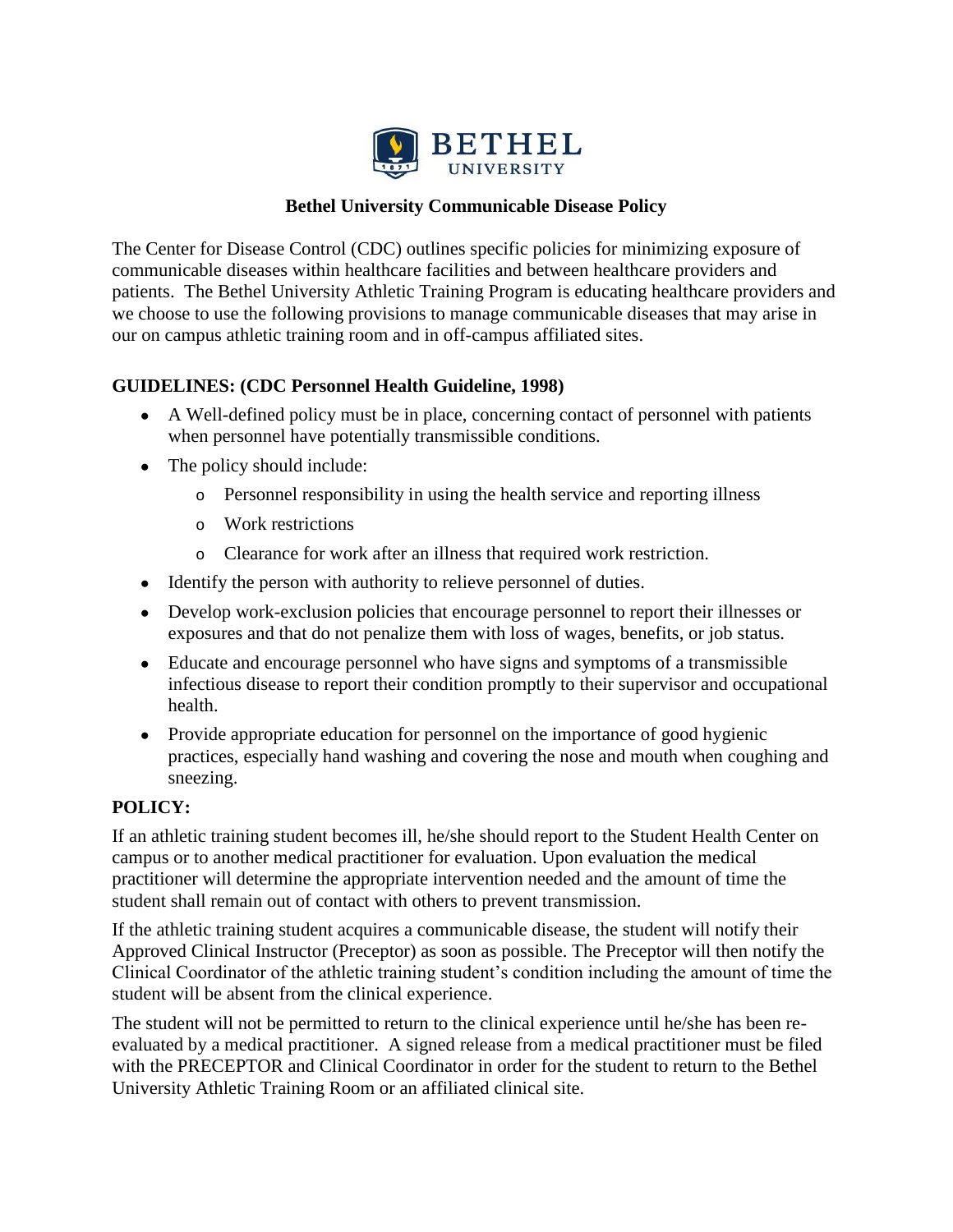The Center for CDC provides these preventative guidelines for the reporting of communicable disease with health care facilities. These regulations are designed to provide for the uniform awareness, prevention, and reporting of diseases in order that appropriate control measures may be instituted to interrupt the transmission of disease. Since Athletic Training students are providing direct health care to patients under the supervision of a Preceptor, the appropriate precautions must be utilized. Any student who acquires any of the listed communicable disease will be dismissed from the clinical experience at Bethel University or other affiliated sites until a medical practitioner has deemed the student non-contagious.

## **Communicable Diseases sited by the CDC:**

- Bloodborne pathogens
- Conjunctivitis
- Cytomegalovirus
- Diptheria
- Gastrointestinal infections, acute
- Hepatitis A
- Herpes simplex
- Measles
- Meningococcal disease
- Mumps
- Parovirus
- Pertussis
- Poliomyelitis
- Rabies
- Rubella
- Scabies and pediculosis
- Staphylococcus aureus infection and carriage
- Streptococcus infection
- Tuberculosis